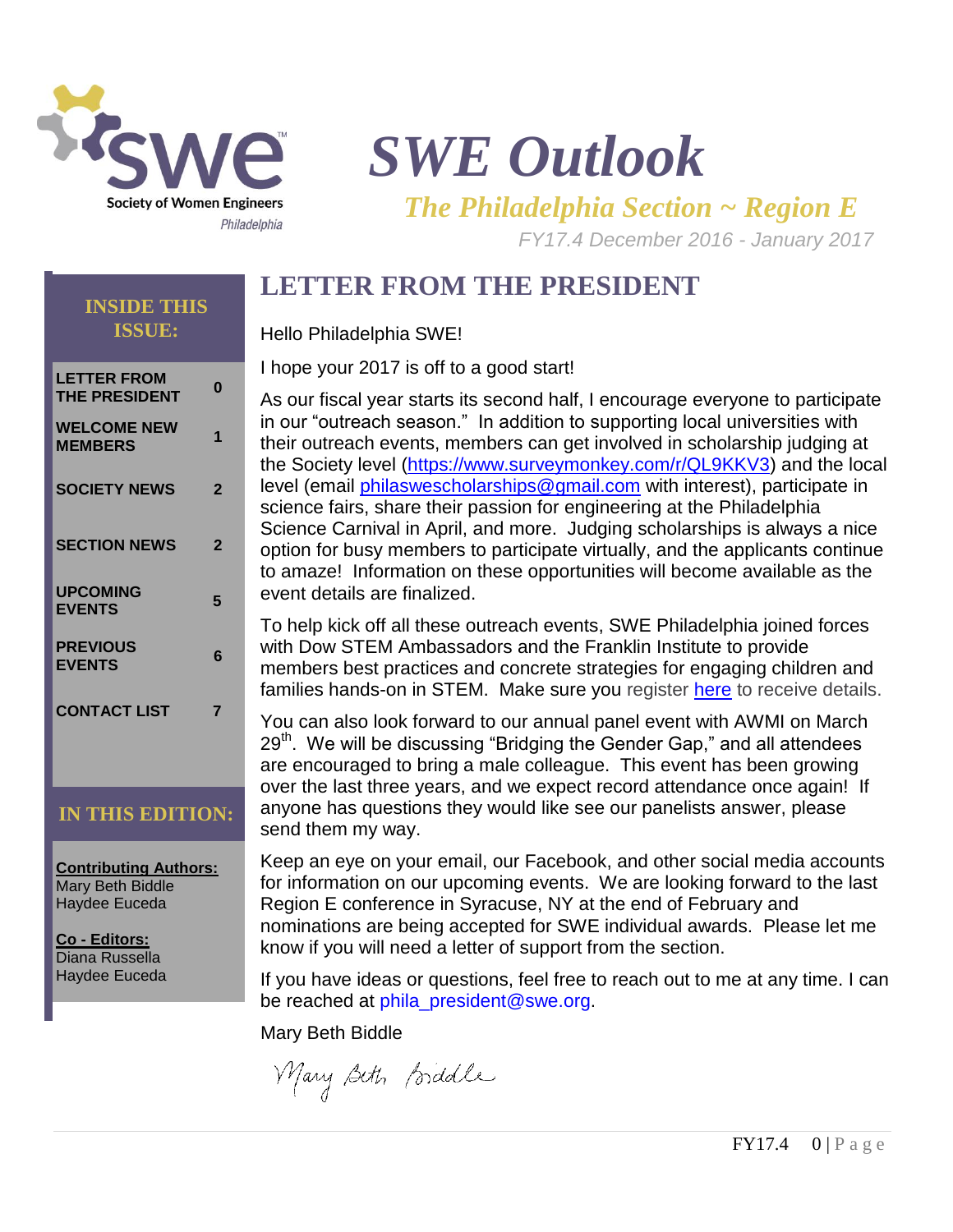# **WELCOME NEW MEMBERS**



The Society of Women Engineers is constantly growing and welcoming new women engineers in all stages of their careers. Here are the recent newcomers to the SWE Philadelphia Section.

| <b>Name</b>               | <b>Membership Type</b> |
|---------------------------|------------------------|
| <b>Michelle Burnworth</b> | Collegiate             |
| <b>Gwyneth Linus</b>      | Professional           |
| Amanda Lydick             | Collegiate             |
| <b>Diane Phan</b>         | Collegiate             |
| Sandra Pietrusza          | Professional           |
| Amanda Schafer            | Collegiate             |
| <b>Adrienne Walter</b>    | Professional           |
| <b>Lauren Chiota</b>      | Professional           |
| Vy Ho                     | Collegiate             |
| <b>Michael Marano</b>     | Professional           |
| <b>Katherine Prelog</b>   | Collegiate             |
| <b>Sandra Snozzi</b>      | Collegiate             |
| Emma Vogan                | Collegiate             |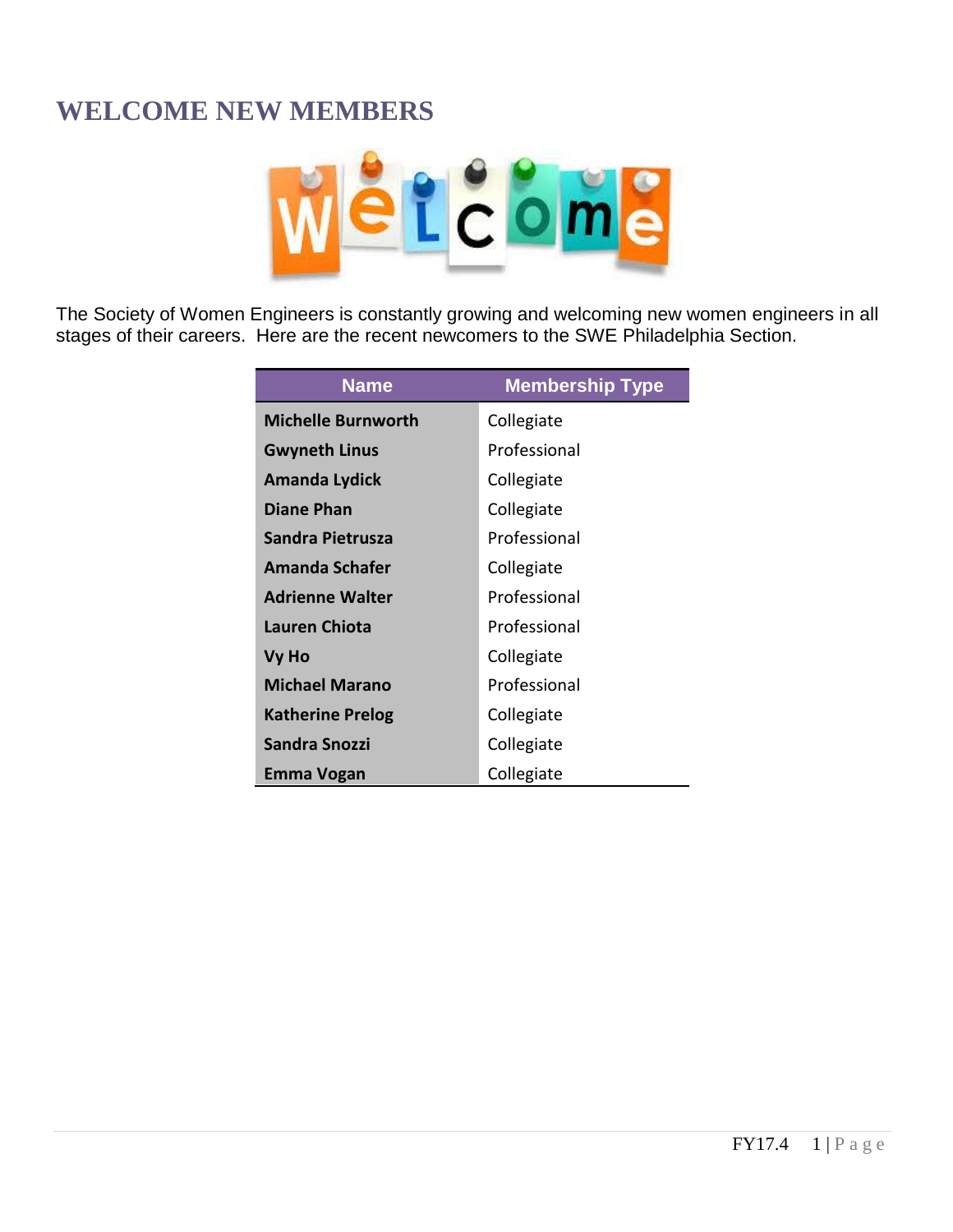# **SOCIETY NEWS**

### **"Learn How to Become a Better Outreach Volunteer" Webinar**

#### Thursday, Feb 23 12- 1pm

Ever wonder how to better connect with students when volunteering at an outreach event or struggle on how to describe what you do as an engineer in simpler terms? Save the date for a free webinar given by Tara Cox, Manager of Special Projects at the Franklin Institute! The webinar is being hosted by Dow STEM ambassadors. Registration information to follow.

# **SECTION NEWS**

# **FIRST Robotics**

Support Team 341 by volunteering on build days at Wissahickon High School, Saturdays and Sundays from 8am to 5pm until March. Contact the coach, Kirsten Jahn Richardson [\(kirsten@team341.com\)](mailto:kirsten@team341.com), for more information.

# **Apply for a SWE Individual Award**

SWE Individual Award applications are open! The application closes March 31, 2017. See the website for more details: [http://societyofwomenengineers.swe.org/awards/individual-awards](http://r20.rs6.net/tn.jsp?f=001hqtj_ZWY8wiZZVdarIJeTsSzlIa4s4JRkFuwK8z7b-VmUZ1dC8RUbi_k4TIobC3xuiffEr6_jWV2rf2tXQbj0CEwqQ_MVudb95ZrzZv0Ya2X9ldgp-c0ZlqRs7TO2tJ9HNBpj2VBBwFQ1jfKrb4Xtzh0g0C84kEIbfm9gtK8ghbO_1PqNCe4FDczyzfglDDYy2ofF0aodrc=&c=E4AU8ySQPpoIgniPjDGBGUkHdDTKMq2nlbtGZggrr7Hv_3SLsIrVlw==&ch=p1fRv4DdivOCV7Nfgs9pkGkdUEYi7KYYZaolWAkAPWXWAIpMD5n6FA==) If you are a Philadelphia SWE member applying for an award and you need a letter from the section, please email Mary Beth as soon as possible at phila president@swe.org

### **Looking for Professional Member Graduate Students**

Are you currently a professional member in the Philadelphia SWE section who is pursuing a graduate degree? The SWE Graduate Student Community would like to hear from you!

GradSWE is here to help provide support for those attending graduate school in any capacity: partor full-time, masters or doctorates - everyone is welcome! Please contact Sharon [\(s.m.vuong@gmail.com\)](mailto:s.m.vuong@gmail.com) if you would like more information on the GradSWE community, and/or if you would like to provide feedback on how we can better support professional members through their graduate school career.

# **Certificate of Merit Chair needed!**

We'd like to have a volunteer join our team as Certificate of Merit Chair.

Please contact Mary Beth [\(marybethb422@gmail.com\)](mailto:marybethb422@gmail.com) if you're interested!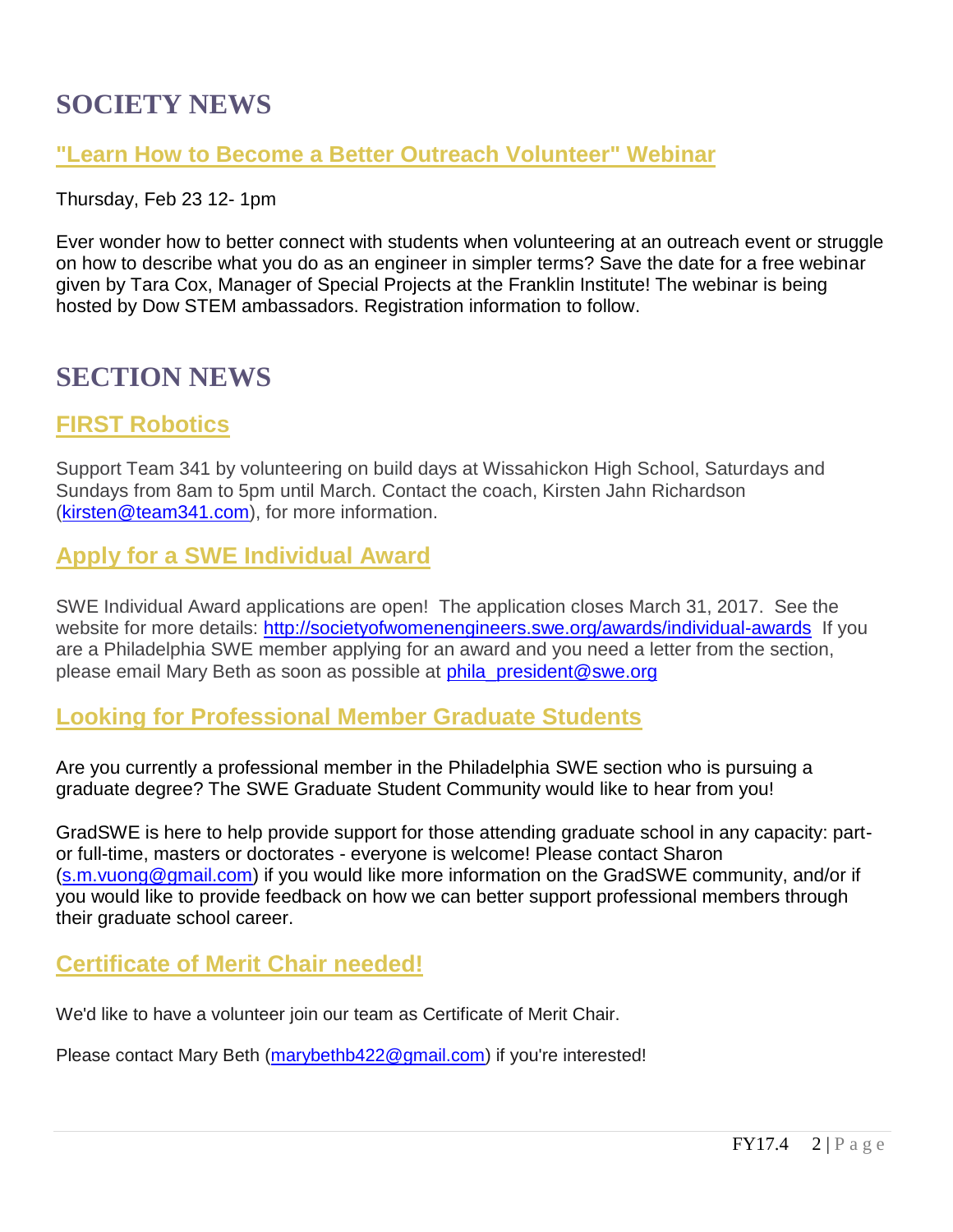### **Do you shop on Amazon? You could be missing an opportunity to help SWE!**



AmazonSmile is the same Amazon you know. Same products, same prices, same Amazon Prime benefits. All you have to do is use a specified link when signing in to Amazon to shop like always and Amazon donates money to the organization you specify. If you shop on Amazon but use the link [http://smile.amazon.com/ch/23-](http://smile.amazon.com/ch/23-2604522) [2604522](http://smile.amazon.com/ch/23-2604522) to log in 0.5% of the price of your purchase will be donated to Philly SWE! It only takes one click and then Philly SWE gets extra money to host events for you!

# **Stay up to date with SWE PHL through social media!**

#### Website: <http://philadelphia.swe.org/>

Find the latest events, add our google calendar, and learn about volunteer opportunities

Facebook: [www.facebook.com/philaswe](http://www.facebook.com/philaswe)

See past event photos, upcoming events and interesting articles

#### Twitter: @PhilaSWE

Join in the conversation, event reminders and photos! **#PhilaSWE!**

#### Instagram: @PhilaSWE

Share your SWE memories with us and check out photos from this year's events!

#### LinkedIn: [www.linkedin.com/grp/home?gid=4173718](http://www.linkedin.com/grp/home?gid=4173718)

Show your colleagues your professional interests by joining the SWE Philadelphia group and find professional opportunities shared with SWE through our network.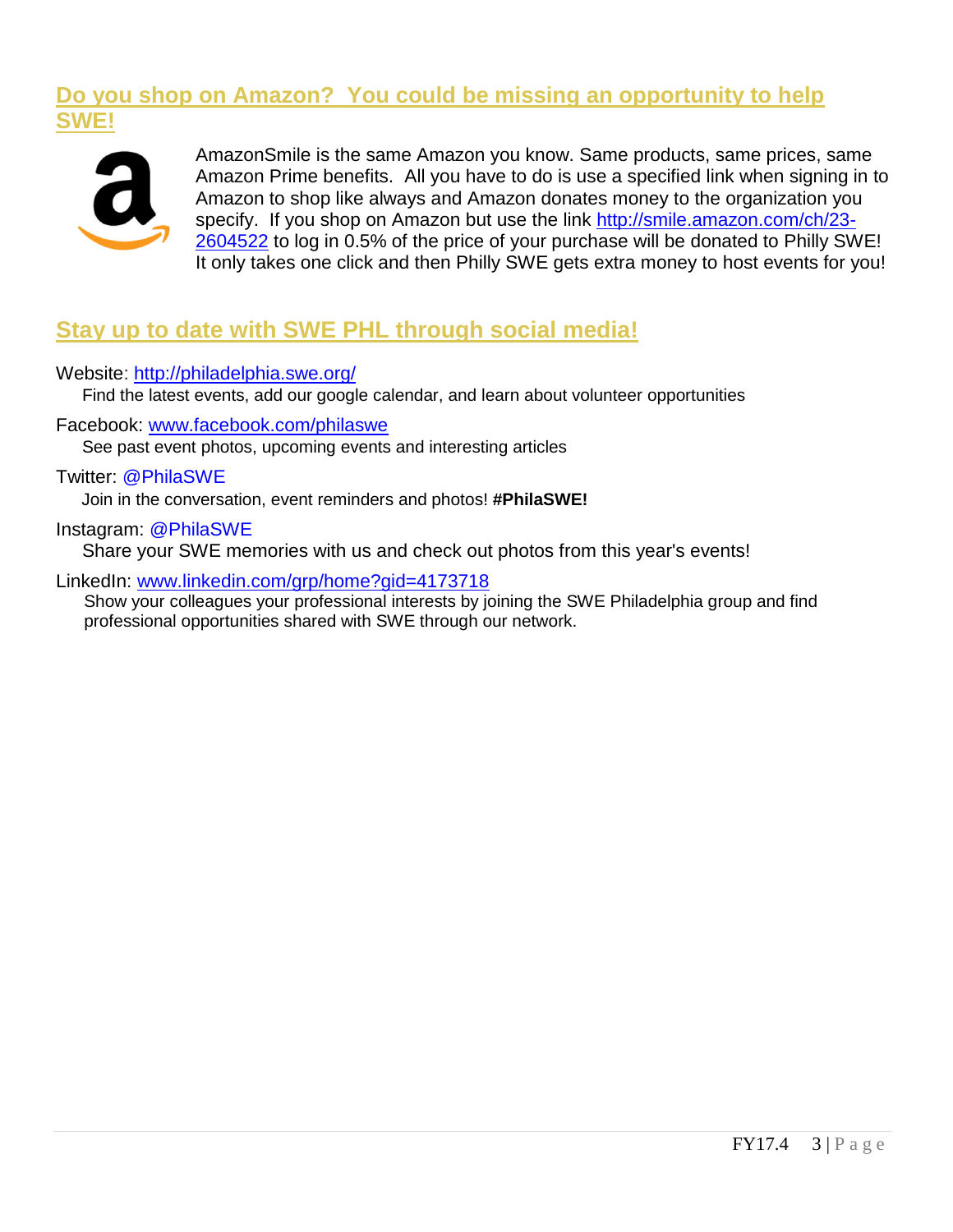# **Philadelphia SWE Member Spotlight**

Learn more about your fellow SWE Philadelphia members!



### **Haydee Euceda Mechanical Engineer**

- **1. What company do you work for?**
	- Air Liquide, Scott Medical Products
- **2. What is your position/title?**

Project Engineer

**3. How many years have you been with your company?**

I've worked for Air Liquide for about 4 years now. I started out in the ALLEX program, a 2-year rotational

program where I worked in different divisions of the company. I'm actually from Houston, TX and moved to this current position and location a year and a half ago.

#### **4. What is your favorite part of your job?**

I love how diverse my work is. In my current position, I get to work on medical gases and devices. My day can range from working on product development, developing validation protocols for new equipment, to running calculations to spec out new equipment. In one rotation, I worked in the Engineering & Construction division where I identified the valves and truck scales for a new plant we were building. During a co-op, I worked in pharmaceuticals where I had the opportunity to work on equipment used in suture manufacturing. I've had the opportunity to work in a wide range of industries and experience how engineering ties it all in.

#### **5. What goal are you working on that is yet to be achieved?**

I'm working on obtaining a Professional Engineer (PE) license.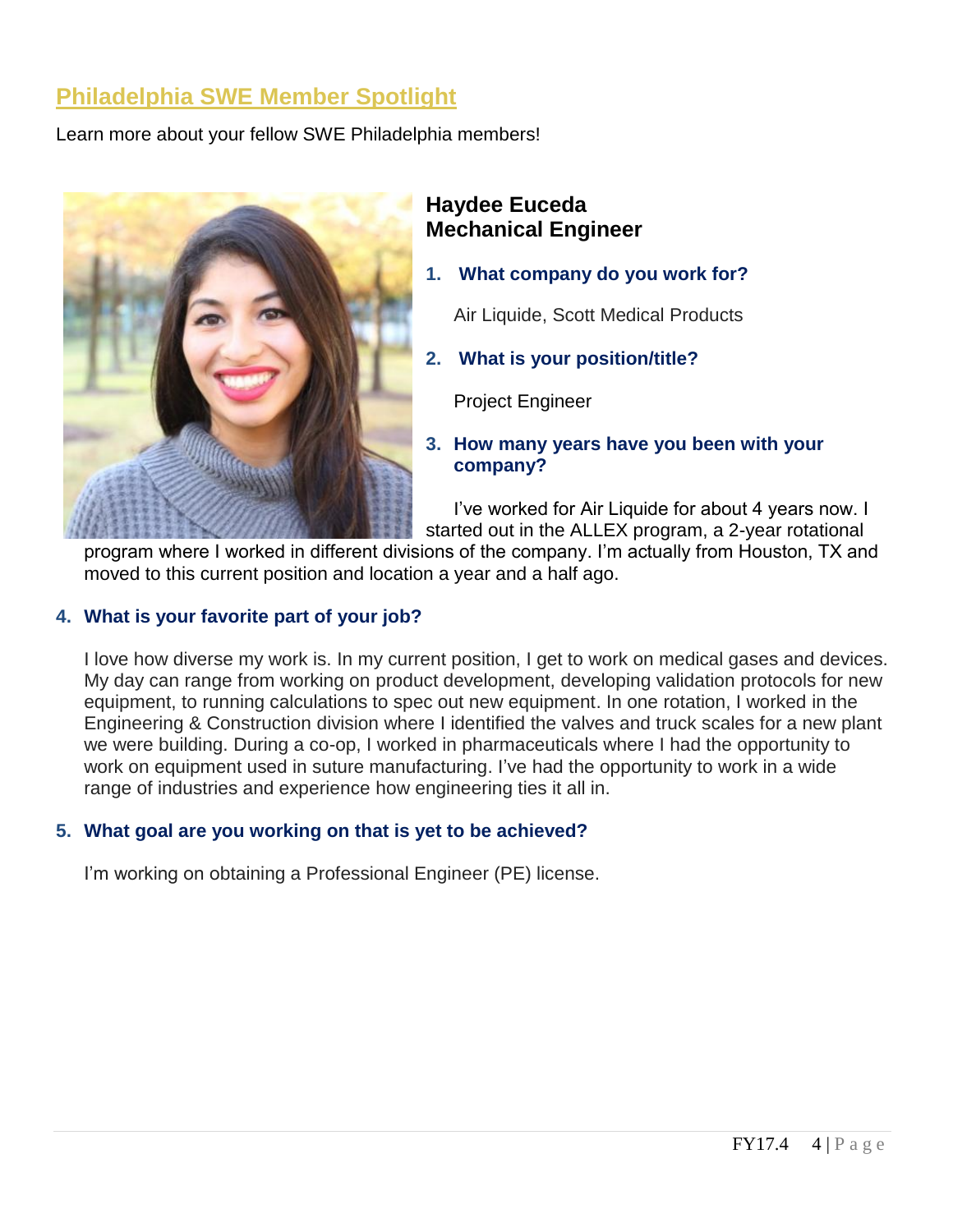# **UPCOMING EVENTS**

# **All Engineers Dream Big**

Saturday, Feb 25 10am - 4pm at the Franklin Institute in Philadelphia

Every project, great or small, starts with a dream. A dream to create and build. All engineers, both female and male, engage their creativity and technical know-how to transform dreams into reality. They are dreamers across the professional spectrum in fields such as transportation, agriculture, medicine and beyond.

The Franklin Institute is requesting STEM Ambassadors (and SWE network members) to bring engineering to life for kids (especially girls), educators, and parents during their Dream Big Engineering and Introduce a Girl to Engineering event. Your support will help celebrate how engineers make a difference in our world and increase public dialogue about the need for all engineers, especially female engineers.

Two shifts are available from  $9:30a - 1p$  and  $12:30p - 4p$ .

Sign up for one or both at **[this link](http://r20.rs6.net/tn.jsp?f=0017KTctcsDsstjss1nNQTNDUIMjkBLOIhPmAle9hySAr2HKLsfZIvyEKzPh4YCAoHjsRpF-EiRkzLxLLTWNHLVxz3zcMxo7jgplalPGAilOMjuoWgAhUzvg1Tbv5okoTz0-W6Wb1v59-RUoVLBv5hXRILxBrtwnlX4-0_qtkjLspitRTy3uSA5tpF22yTUK39rPoROdewOuwc=&c=YmiPoEku2VMisewImkHQtUZUDqqlkLzRS3Jm8nWBt3thww7t8SYyog==&ch=a8l3vjmJeefB8cbBDN6C8t45FYp1new8dHrLKVBAW3OAjuIRHInBhw==)**. Free parking is available to all volunteers who drive in and park in the on-site garage.

### **Discover Your Future Day**

Saturday, Mar 25 8-3:30pm at the Montgomery County Community College Central Campus in Blue Bell

Join us to lead 2 hands on workshops for 160-175 middle school aged females (grades 5,6,7). All workshop materials will be provided at the event, along with training the day of the event. To register to volunteer, please contact Elisha Rios at [phila\\_outreach@swe.org](mailto:phila_outreach@swe.org).

### **SAVE THE DATE: SWE/AWMI Panel**

Thursday, Mar 30

More details to follow.

### **Penn Gears Day**

Saturday, April 1 at the University of Pennsylvania Campus

Save the date for this annual event as we team up again with UPenn SWE to lead workshops for high school women. More details to follow.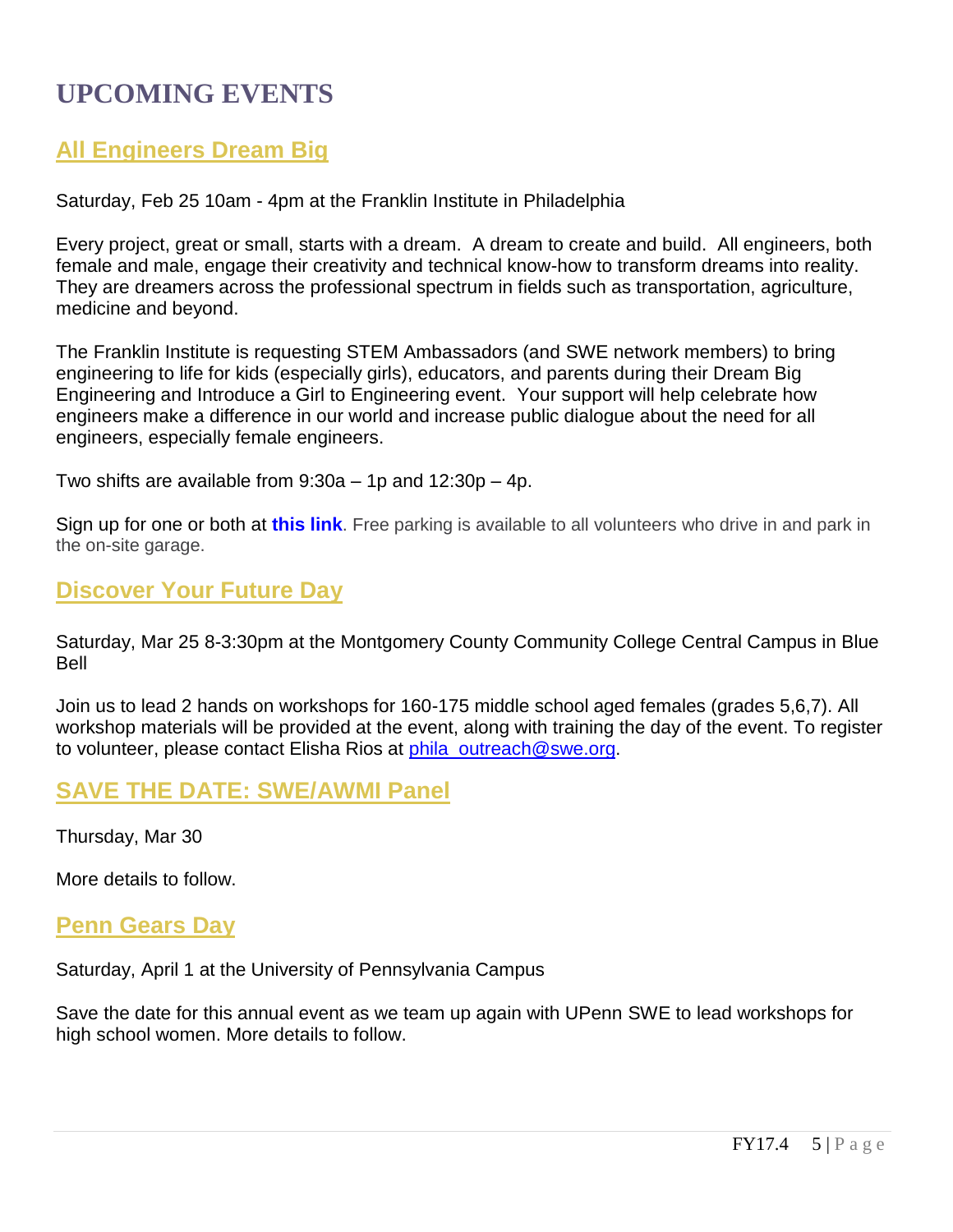# **PREVIOUS EVENTS**

# **SWE and AWIS: [Holiday Cooking Demo and Dinner](https://www.facebook.com/events/837486229727922/?ref=1&action_history=%5B%7B%22surface%22%3A%22permalink%22%2C%22mechanism%22%3A%22surface%22%2C%22extra_data%22%3A%5B%5D%7D%5D)**

The local chapter of AWIS and SWE gathered for a holiday cooking demo and dinner. The attendees witnessed a dessert demo for cooking "Sous Vide", meaning under a vacuum. The instructor placed a pear in plastic and vacuumed the air out, then dunked it into warm water for a couple hours. The pear cooked meanwhile the group ate dinner.





# **[Girl](https://www.facebook.com/events/837486229727922/?ref=1&action_history=%5B%7B%22surface%22%3A%22permalink%22%2C%22mechanism%22%3A%22surface%22%2C%22extra_data%22%3A%5B%5D%7D%5D) Code: An Intro to Coding Workshop**

We teamed up with The Coding Space and hosted a coding workshop for high school Girl Scouts. Hands-on workshops and demonstrations were used to teach coding fundamentals. The workshop was followed by a Q&A sessions for the girls to learn more about our experiences in STEM.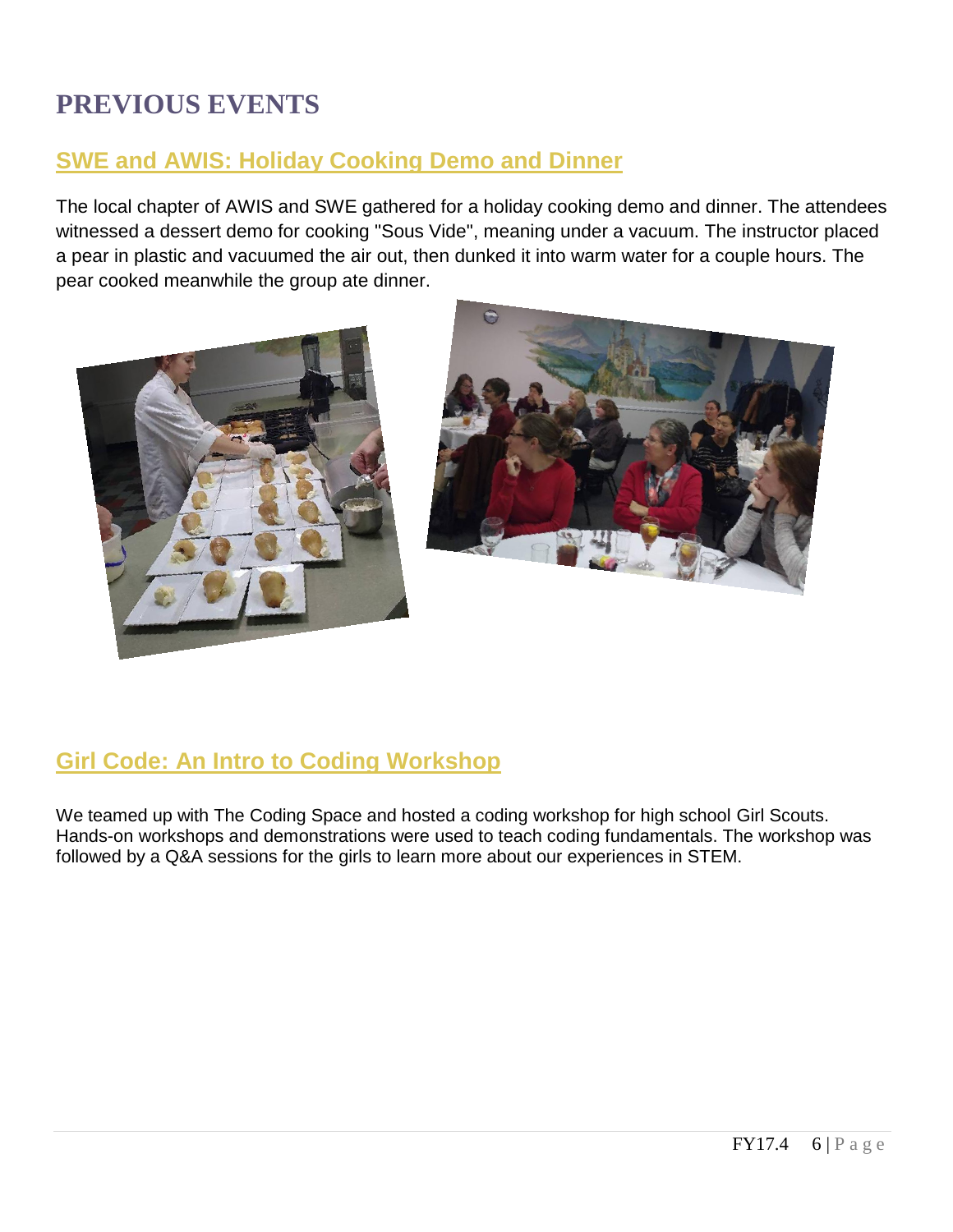# **OFFICER CONTACT LISTING**

| <b>FY17 Elected Officers</b>                     | <b>Name</b>              | <b>Email</b>                   |  |
|--------------------------------------------------|--------------------------|--------------------------------|--|
| <b>Executive Council Voting Members</b>          |                          |                                |  |
| President                                        | Mary Beth Biddle         | phila_president@swe.org        |  |
| Sr. Vice President Outreach                      | <b>Elisha Rios</b>       | phila_outreach@swe.org         |  |
| <b>Vice President Prof Dev</b>                   | Tania Cai                | phila_profdev@swe.org          |  |
| <b>Vice President Communication</b>              | Julie Williams           | phila_communications@swe.org   |  |
| Secretary                                        | Janelle Johnson          | phila_secretary@swe.org        |  |
| Treasurer                                        | Sharon Vuong             | phila_treasurer@swe.org        |  |
| <b>Section Representative</b>                    | Cassandra Zook           | crz333@gmail.com               |  |
| <b>Section Representative</b>                    | Maria Legato             | legato.maria@gmail.com         |  |
| Section Representative                           | Jessi Kaestle            | jessica.kaestle@gmail.com      |  |
| <b>FY17 Committee Chairs and Section Leaders</b> |                          |                                |  |
| <b>Outreach Group</b>                            |                          |                                |  |
| <b>Certificate of Merit Coordinator</b>          | <b>OPEN</b>              |                                |  |
| <b>Collegiate Liaison</b>                        | <b>OPEN</b>              |                                |  |
| <b>Girl Scouts Chair</b>                         | <b>Elizabeth Rowland</b> | erowland1824@gmail.com         |  |
| <b>Engineering Mini-Camp</b>                     | Vicki Brown              | vbrown@mail.widener.edu        |  |
| Scholarship Coordinator                          | Pauline Rusciano         | philaswescholarships@gmail.com |  |
| Science Fair Coordinator                         | Cassie Zook              | crz333@gmail.com               |  |
| Science Carnival Chair                           | Kathryn Rieger           | kathryn@cogdes.com             |  |
| <b>FY17 Professional Development</b>             |                          |                                |  |
| <b>Corporate Liaison</b>                         | <b>OPEN</b>              |                                |  |
| <b>Meeting/Events Coordinator</b>                | <b>OPEN</b>              |                                |  |
| <b>Awards Coordinator</b>                        | <b>OPEN</b>              |                                |  |
| <b>Awards Banquet Chair</b>                      | <b>OPEN</b>              |                                |  |
| <b>FY17 Communications</b>                       |                          |                                |  |
| Membership Chair                                 | <b>Jill Foster</b>       | phila_membership@swe.org       |  |
| Newsletter Editor                                | Diana Russella           | phila_newsletter@swe.org       |  |
| Newsletter Co-Editor                             | Haydee Euceda            |                                |  |
| Webmistress                                      | Sharon Vuong             | phila_webmaster@swe.org        |  |
| Social Media Chair                               | Jennifer Ligo            | jennifermligo@gmail.com        |  |
| <b>FY17 Collegiate</b>                           |                          |                                |  |
| <b>Drexel Counselor</b>                          | Elizabeth Henning        | eah827@gmail.com               |  |
| <b>Swarthmore Counselor</b>                      | Rebecca Rose             | rebecca.snelling@gmail.com     |  |
| Temple Counselor                                 | Mary Beth Biddle         | phila_president@swe.org        |  |
| University of Pennsylvania                       | Cassie Zook              | crz333@gmail.com               |  |
| Villanova Counselor                              | Alisha Tricciola         | alisha.trocciola@gmail.com     |  |
| <b>Widener Counselor</b>                         | MaryAnn Skehan           | maryann.b.skehan@boeing.com    |  |
| Bryn Mawr Counselor                              | Alisha Tricciola         | alisha.trocciola@gmail.com     |  |